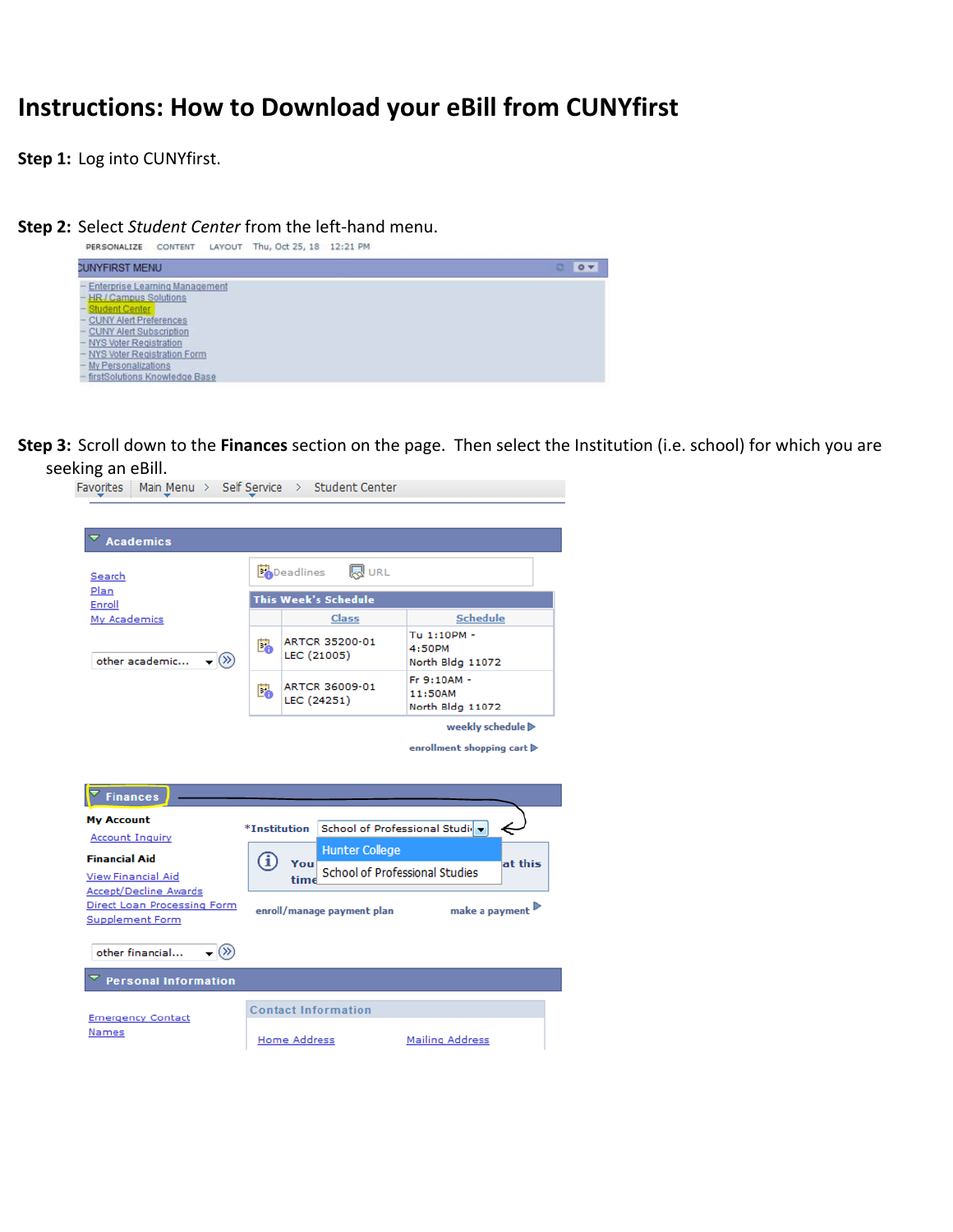**Step 4:** Still under **Finances**, click on the drop down menu (highlighted in yellow in the picture below).

| <b>Student Center</b>                                                                                                                                                                             |    |                                                                                                          |                                            |
|---------------------------------------------------------------------------------------------------------------------------------------------------------------------------------------------------|----|----------------------------------------------------------------------------------------------------------|--------------------------------------------|
| <b>Academics</b>                                                                                                                                                                                  |    |                                                                                                          |                                            |
| Search                                                                                                                                                                                            |    | <b>R</b> URL<br><b>Bo</b> Deadlines                                                                      |                                            |
| Plan<br>Enroll                                                                                                                                                                                    |    | This Week's Schedule                                                                                     |                                            |
| My Academics                                                                                                                                                                                      |    | Class                                                                                                    | <b>Schedule</b>                            |
| $\mathbf{P}(\mathbf{X})$<br>other academic                                                                                                                                                        | E. | ARTCR 35200-01<br>LEC (21005)                                                                            | Tu 1:10PM -<br>4:50PM<br>North Bldg 11072  |
|                                                                                                                                                                                                   | F. | ARTCR 36009-01<br>LEC (24251)                                                                            | Fr 9:10AM -<br>11:50AM<br>North Bldg 11072 |
|                                                                                                                                                                                                   |    |                                                                                                          |                                            |
| $\overline{\phantom{a}}$ Finances                                                                                                                                                                 |    |                                                                                                          |                                            |
| <b>Account Inquiry</b>                                                                                                                                                                            |    | *Institution<br><b>Hunter College</b>                                                                    |                                            |
|                                                                                                                                                                                                   |    | <b>Account Summary</b>                                                                                   |                                            |
|                                                                                                                                                                                                   |    | <b>You owe 202.55.</b><br>. Due Now<br><b>Future Due</b><br>** You have a past due balance of 202.55. ** | 202.55<br>0.00                             |
| <b>My Account</b><br><b>Financial Aid</b><br>View Financial Aid<br><b>Accept/Decline Awards</b><br>Direct Loan Processing Form<br><b>Supplement Form</b><br>other financial<br>$\mathbf{V}^{(2)}$ |    | Currency used is US Dollar.                                                                              | enrollment shopping cart D                 |
|                                                                                                                                                                                                   |    | enroll/manage payment plan                                                                               |                                            |
| <b>Personal Information</b>                                                                                                                                                                       |    |                                                                                                          | make a payment                             |
| <b>Emergency Contact</b>                                                                                                                                                                          |    | <b>Contact Information</b>                                                                               |                                            |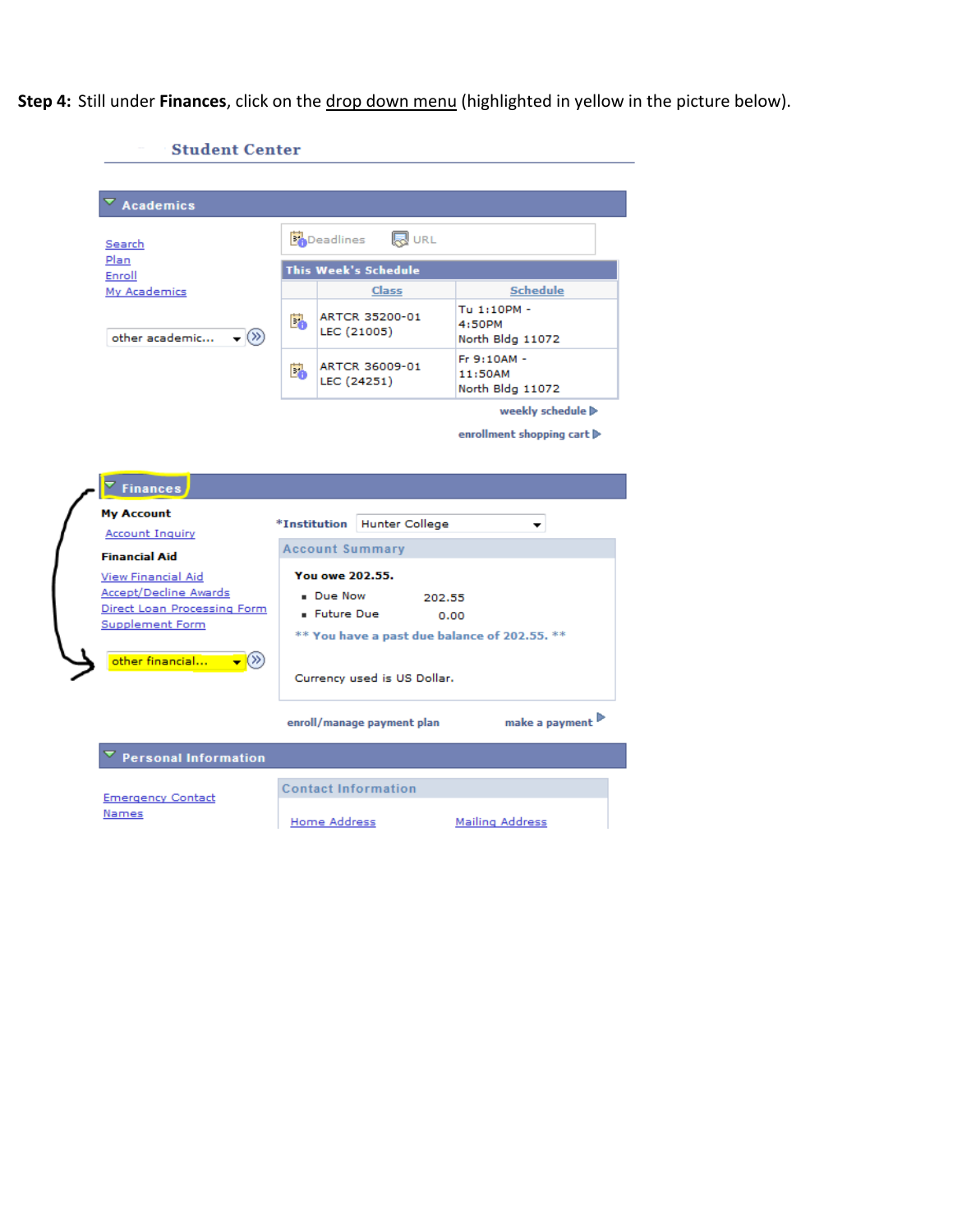**Step 5:** From the drop-down menu, select "eBill".



## **Step 6:** Then click on the arrow next to the drop-down menu.